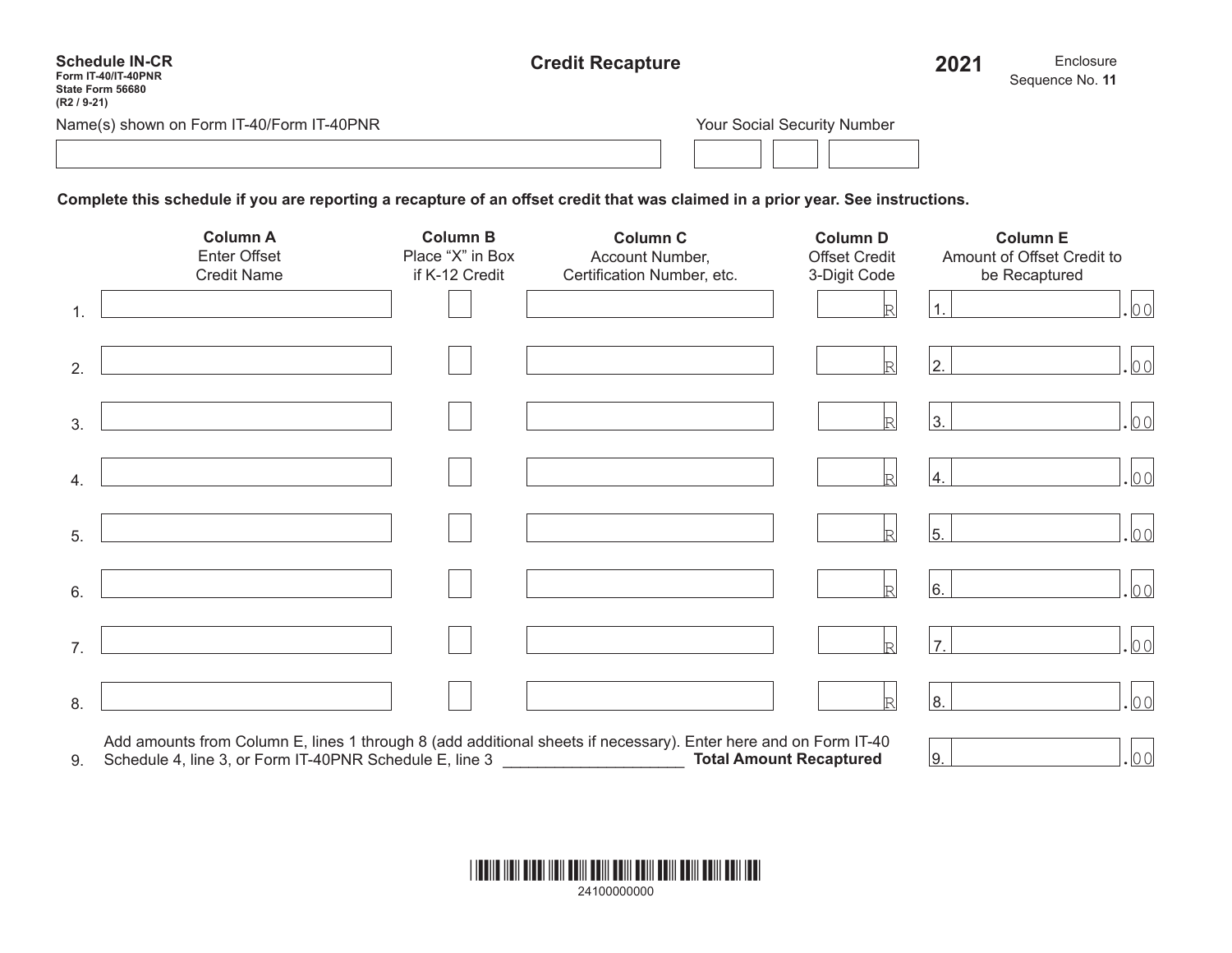# **Schedule IN-CR Instructions**

Use Schedule IN-CR if you have an income tax credit that must be recaptured (paid back).

**Important**. The recapture of credits awarded by the Indiana Economic Development Corporation (IEDC) should not be reported on this schedule. You will be contacted by IEDC and/or the Indiana Department of Revenue regarding repayment or reduction of those credits.

Currently, Indiana has two offset (non-refundable) credits that may need to be paid back:

- CollegeChoice 529 Education Savings Plan Credit
- Residential Historic Rehabilitation Credit

# **CollegeChoice 529 Education Savings Plan Credit Recapture**

An owner of a *CollegeChoice 529 education savings plan* account who makes a non-qualified withdrawal during the year must repay all or a part of any Indiana tax credit allowed. The account owner must complete and enclose Schedule IN-CR with his or her Indiana income tax return (Forms IT-40 or IT-40PNR).

*Account owner.* The account owner is the individual or entity (such as an individual, trust, estate, partnership, etc.) who has the right to select or change a beneficiary, and to control the distribution of the funds.

*Qualified withdrawal.* This is a withdrawal or distribution from a CollegeChoice 529 education savings plan account that is made:

- to pay for qualified higher education expenses;
- because of the death or disability of an account beneficiary;
- because an account beneficiary received a scholarship that paid all or part of their qualified higher education expenses;
- because of a transfer of funds by the plan from one third party custodian to another.

*Non-qualified withdrawal.* This is a withdrawal or distribution from a CollegeChoice 529 education savings plan that is:

- not a qualified withdrawal;
- a withdrawal or distribution from an account that is closed within 12 months after the account is opened;
- a rollover distribution or transfer from the CollegeChoice 529 education savings plan to any other Code Sec. 529 plan or ABLE account.

For more details, get Information Bulletin #98 at www.in.gov/dor/3650.htm

# **Residential Historic Rehabilitation Credit Recapture**

An individual who has previously claimed this credit must repay it if certain conditions are met.

Specifically, the residential historic rehabilitation credit must be paid back if:

- the property is transferred less than five years after completion of the certified preservation or rehabilitation work; or
- less than five years after completion of the certified preservation or rehabilitation, additional modifications to the property are undertaken that do not meet the standards of the Office of Community and Rural Affairs.

# **Lines 1 – 9 Instructions**

#### **Column A**

Enter the name of the offset credit that is being paid back.

#### **Column B**

Place an "X" in the box if the non-qualified withdrawal was based on a K-12 contribution\* to your CollegeChoice 529 Education Savings Plan Credit

#### **Column C**

For the CollegeChoice 529 Education Savings Plan Credit, enter the account number(s) from which you made a non-qualified withdrawal(s). Enter any associated account or certification number if the recapture is for the Residential Historic Rehabilitation Credit.